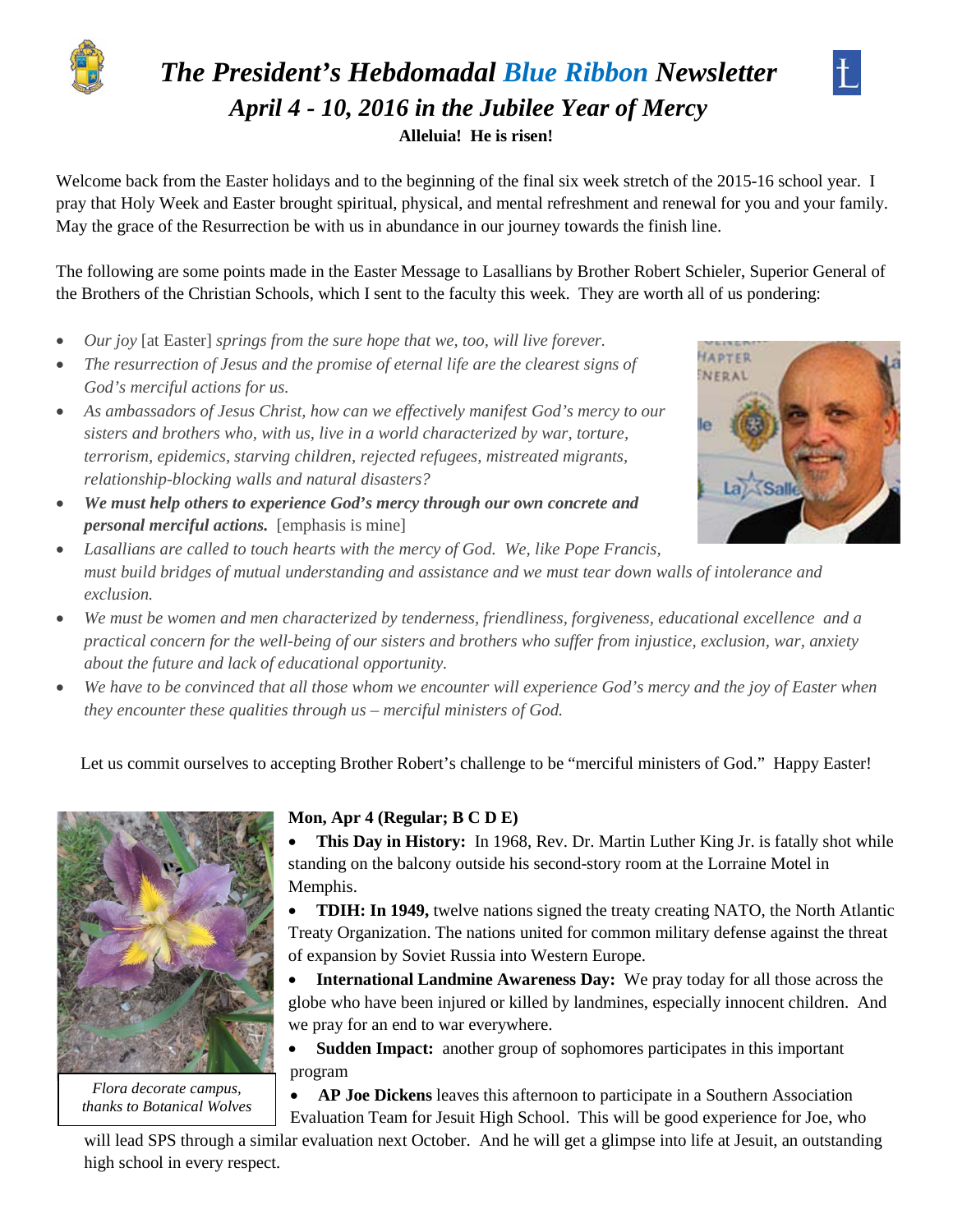- **Tennis:** Wolves at PJP in Slidell
- **Track:** Varsity in Parish Meet in Slidell (re-scheduled from last week)

#### **Tue, Apr 5 (Pack Time; F G A B)**

- **TDIH:** In 1792, George Washington casts the first presidential veto.
- **National Deep Dish Pizza Day:** Enjoy this iconic Chicago contribution to American cuisine.
- **Track:** JV in Parish meet at Covington
- **Baseball:** 8th at Brother Martin; JV & Varsity at Fontainebleau (4 & 6:30)
- **Golf** in N'shore League Play at Carter Plantation
- **Manresa Retreat:** A group of juniors leave for an overnight, silent retreat at Manresa.

#### **Wed, Apr 6 (Regular; C D E F)**

- **TDIH:** In 1917, the US formally enters WW I by a Declaration of War by the Congress.
- **TDIH II:** In 1896, after a break of 1500 years, the first Olympics of the modern era were held in Athens, Greece.
- **National Day of Hope:** During National Child Abuse Prevention Month, this day asks all Americans to keep victims of abuse and neglect in their thoughts and prayers, to seek to break the cycle of child abuse and neglect and to give victimized children hope for the future
- **Track:** Jr Hi in Strawberry Relays in Hammond
- **Baseball:** 8<sup>th</sup> v. Northshore; 9<sup>th</sup> v. Mandeville

#### **Thu, Apr 7 (School Mass at 9:30; DRESS UNIFORM DAY; G A B C)**

• **TDIH:** Today, in 1719, John Baptist de La Salle died, undoubtedly wondering if his work would last. The Institute was fragile and misunderstood. He had given away his fortune to establish his dream to educate ALL children. As I wrote to the faculty, as we honor our Founder today (and every day) the best tribute we can pay to him, in addition to prayer and thanksgiving, would be to



*Seniors proudly pose with their gift to the school: a beautiful live oak which they actually returned to plant by the new gym – no small task!*

renew our commitment to our students, especially the ones who seem farthest from our influence, who try our patience and seem resistant to our message. This was La Salle's desire.

- **Day of Remembrance of the Victims of the Rwanda Genocide:** Today in 1994, the horrible genocide in Rwanda began. Several years ago, noted Catholic speaker Immaculee Ilibagiza, herself a survivor of the genocide, spoke movingly to the SPS student body. If you are not familiar with Immaculee's story, visit her website at [http://immaculee.com.](http://immaculee.com/) Her incredible faith in God should inspire us all. We pray for an end to all genocidal acts.
- **National No Housework Day:** Kick back and relax today but on your time, not SPS time!
- **International Beaver Day:** Celebrate the beaver today. Even though humans and beavers often clash, these are important critters in the overall scheme of the ecosystem (or so I'm told!)
- **Mu Alpha Theta Convention:** 17 Fighting Math Wolves leave today for intense competition at the state tournament in Baton Rouge. Pam, Susan, and Karen will chaperone the group. We wish them the best.
- **Baseball:** JV & Varsity at Northshore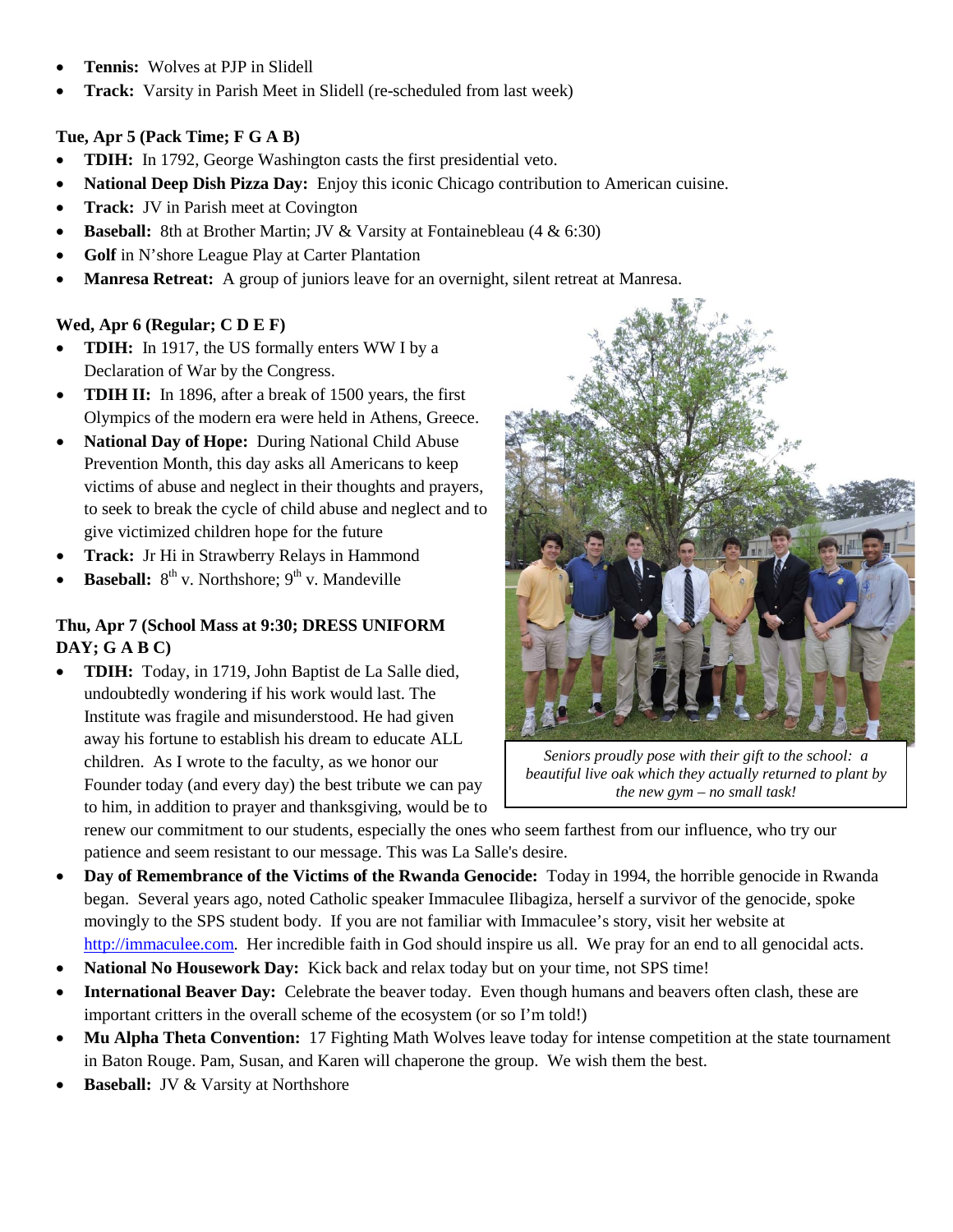#### **Fri, Apr 8 (Regular; D E F G)**

- **TDIH:** In 1974, Hank Aaron of the Atlanta Braves hits his 715th career home run and breaks Babe Ruth's record.
- **Hanamatsuri,** literally "the flower festival", is celebrated today in Japan & commemorates the birth of Siddhartha Gautama who became enlightened as the Buddha, marking the release from suffering and sorrow.
- **Draw a Bird Day:** From the DABD website: *In 1943, Dorie Cooper was a 7 year old English girl. Her mom took her to a hospital in to visit her uncle who was seriously wounded in the war. She asked him "Draw a bird for me." Her looked out his window and drew a picture of a robin. After seeing the picture, Dorie laughed and proclaimed that he was not a very good artist, but she would hang the picture in her room. Her uncle's spirits were lifted by his niece's honesty and acceptance. Several other wounded soldiers also had their day brightened by the event and every time Dorie came to visit, they held drawing contests to see who could produce the best bird pictures. In several months, the entire ward's walls were decorated by bird drawings. 3 years later, Dorie was killed by a car. Her coffin was filled*  with bird images that had been made by soldiers, nurses and doctors from where her uncle had been. Ever since, *those men and women remembered the little girl that brought hope by drawing birds on her birthday, April 8th. Draw a Bird Day grew through those soldiers and medical personnel. It is celebrated world wide as a way to express joy in the very simplest of things in life and as a way to help soldiers forget war and suffering even if only for a short time.*
- **Foreign Language Festival at SLU: Buena suerte, lobos! (blame Google Translate if the Spanish is wrong!)**
- **Lacrosse: JV A, JV B &Wolf Squad** in Lax at the Park (Muss Bertolino Stadium) through the weekend.



# *pre-freshman retreat*

#### **Sat, Apr 9**

• **TDIH: In 1682,** Robert La Salle claims lower Mississippi River and all lands that touch it for France

- **TDIH:** In 1865, at Appomattox, VA, Confederate General Robert E. Lee surrenders 28,000 troops to Union General Ulysses S. Grant, effectively ending the Civil War.
- **National Cherish an Antique Day:** Visit an antique store or spend time with the antiques that you own. Educate students about the value of "old things." Do not let the students call you "antique"– although I definitely qualify.
- **Winston Churchill Day:** On April 9<sup>th</sup>, 1963, Winston Churchill became the second person to become an Honorary *Citizen of the United States, although this was the first time Congress had resolved that it was to be bestowed by the President of the United States, on a foreign national. This honour was bestowed upon him by President John F Kennedy. Although Churchill was not present at the ceremony, it had been hoped he would not only witness the event on television – which he did with his wife – but would be able to respond. Problems with a relay station in Cornwall prevented this from happening.* Learn something about ole Winston today. Listen to a speech of this great orator.
- **ACT on campus today**
- Baseball: **JV &Varsity v. Hammond**
- **Lacrosse: JV A, JV B &Wolf Squad** in Lax at the Park (Muss Bertolino Stadium) through the weekend.
- **Rugby:** A Team v. Barbarians (City Park @ 3); B Team v. Mississippi following

*Dress uniform day on Thu, April 7!*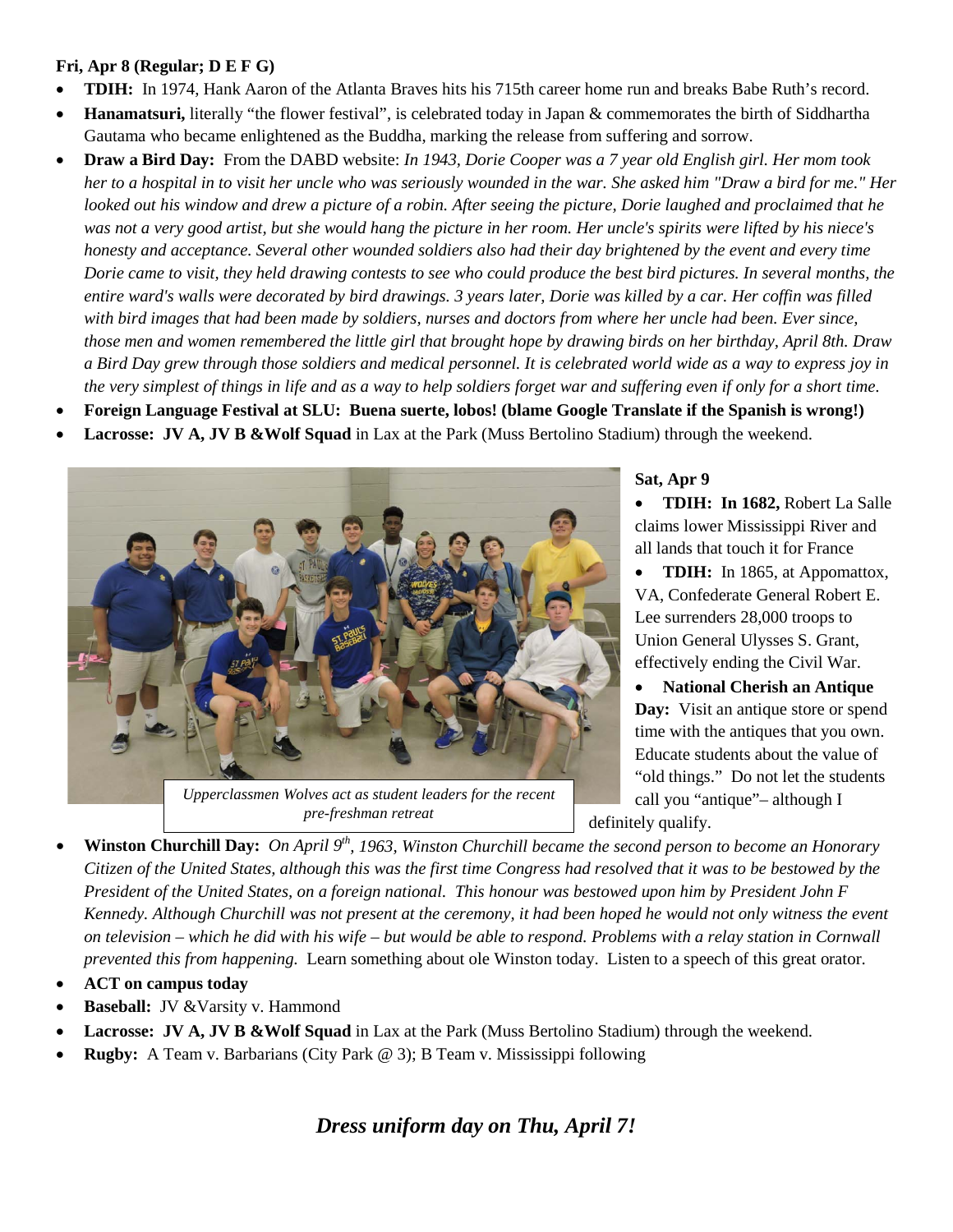#### **Sun, Apr 10**

- **TDIH:** 1866, the ASPCA is founded in New York.
- **TDIH:** In 1925, F. Scott Fitzgerald publishes *The Great Gatsby.* Read some of this classic today.
- **National Sibling Day:** Be nice to your brothers and sisters today.
- **Safety Pin Day:** From the SPD website: *Legend has it that, in 1849, Walter Hunt, inventor of the safety pin, owed a friend \$15 and decided to invent something to earn the money to repay him. His invention was the safety pin. Strong and sharp, yet safe enough to be used on clothing, safety pins are a simple yet ingenious invention. Take inspiration from Walter Hunt this and come up with a clever invention. It's a great challenge for children who love to come up with new ideas.*

**Welcome to the April:** Some facts about April:

- **Two possible word origins**: as the second month of the Roman calendar, it was dedicated to the goddess Venus and perhaps based on Apru, an Etruscan borrowing of Aphrodite, goddess of love and fertility. Also, as the fourth month of the Gregorian calendar, its name may derive from the Latin aperire ("to open"), a possible reference to plant buds opening at this time of year in Rome. Choose the theory you like better.
- **April is National Humor Month.** Let's all laugh a little more this month (maybe even laugh at ourselves when the situation warrants.) Tell a joke! Make someone laugh.
- **April is National Mathematics Awareness Month**. The theme for this year is **The Future of Prediction.** I know I'm excited! As Yogi Berra said, "it's tough to make predictions, especially about the future."
- **April is National Child Abuse Prevention Month**. We are reminded of the sacredness of human life and the responsibility we have, especially as Catholic school educators, to protect those placed in our care. Review our faculty in-service from August and your Praesidium training with respect to our obligations to protect children. Review with students, where appropriate, how to protect themselves from abuse and neglect.
- **April is Internet Safety month**. In view of all we have been learning lately, let's stress this!
- **April is Jazz Appreciation Month** and the SPS Jazz Band is busy preparing for the end of year concert!
- **April is National Poetry Month!** I invite all to "read a poem a day" during April and encourage our students to do so, too. Don't have time to find a poem? Here are three good sites with Poems of the Day, which can even be emailed to you. I'm partial to The Writer's

Almanac with Garrison Keillor. Here are the sites:

- o [www.poets.org](http://www.poets.org/)
- o [www.writersalmanac.publicradio.org](http://www.writersalmanac.publicradio.org/)
- o [http://www.poetryfoundation.org](http://www.poetryfoundation.org/)
- o To get you started, here's your annual reading of "Sick" by well-known poet Shel Silverstein:

*"I cannot go to school today," Said little Peggy Ann McKay.*

*"I have the measles and the mumps, A gash, a rash and purple bumps.*

*My mouth is wet, my throat is dry, I'm going blind in my right eye.*

*My tonsils are as big as rocks, I've counted sixteen chicken pox*

*And there's one more--that's seventeen, And don't you think my face looks green?*

*My leg is cut--my eyes are blue--It might be instamatic flu. I cough, sneeze, gasp and choke, I'm sure that my left leg is broke-*



*Environmental Science Wolves construct Monarch Butterfly Garden, thanks to a Monarch Rescue Project grant. Save the butterflies!*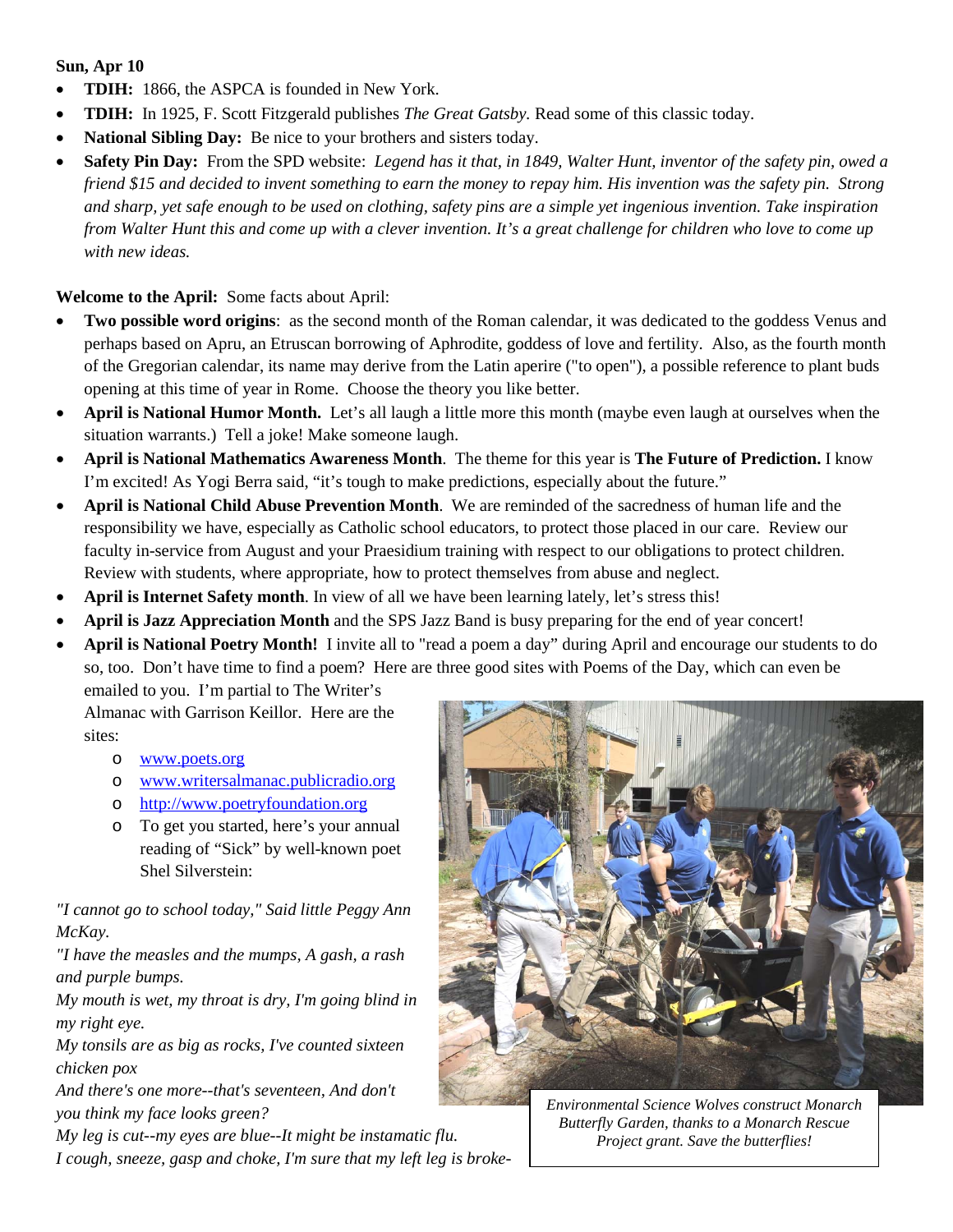*My hip hurts when I move my chin, My belly button's caving in, My back is wrenched, my ankle's sprained, My 'pendix pains each time it rains. My nose is cold, my toes are numb. I have a sliver in my thumb. My neck is stiff, my voice is weak, I hardly whisper when I speak. My tongue is filling up my mouth, I think my hair is falling out. My elbow's bent, my spine ain't straight, My temperature is one-o-eight. My brain is shrunk, I cannot hear, There is a hole inside my ear. I have a hangnail, and my heart is--what? What's that? What's that you say? You say today is. . .Saturday? G'bye, I'm going out to play!"*

**All School Mass:** Thursday is the official Catholic Church feast of St. John Baptist de La Salle. We will have an all school mass at 9:30 to celebrate. Parents are welcome. Please make sure your son wears his dress uniform.

**Free Money**: Two weeks ago, we received \$430 from Community Coffee Cash for Schools program. Please continue to submit UPC /Proof of Purchase Seals from Community products. And don't forget Target, Office Depot and Boxtops for Education. So far in 2016, we have received over \$1000 from these programs. **And we are now participating in the Best Choice Save-a-Label program. Best Choice brand is sold at Rouse's Supermarkets. Bring any Best Choice UPC labels to Administration Building.**

### *Dress Uniform Day on Thu, April 7!*



*Our AFJROTC Color Guard presents colors at recent Pelicans v. Raptors game in the Smoothie Center. Since the Raptors are based in Toronto, the Color Guard also presented the Canadian flag.*

**Possible New State Athletic Association:** Much speculation is going on as to whether private schools will break away from the LHSAA to form their own athletic association. Here is our official position from Archdiocese of New Orleans Superintendent of Catholic Schools Dr. Jan Lancaster: *The Bishops of Louisiana have approved the formation of a task force to continue looking into all options when it comes to the future of Catholic high school athletics. The recent news reports are inaccurate as they state that a decision has been made. The Catholic school superintendents will convene the task force in the coming months and it will be comprised of members from each of the dioceses of the state. By no means does this mean the Catholic schools of Louisiana have closed the door on LHSAA membership, nor has there been a commitment to any one future plan. The task force will be working for what is in the best interest of the student-athletes in Catholic schools throughout the state. We must examine all options in order to make a wise decision.*

**Good News Dept:** We recently received \$8,000 from the Richard M. Krannawitter Trust. Mr. Krannawitter was a very successful attorney /businessman in New Mexico and brother-in-law of a Christian Brother. Upon his death, his estate established a Trust to pay the "tuition, education expenses and living expenses of youth" in Lasallian schools in the New Orleans-Santa Fe Province. Each Jan or Feb, Saint Paul's and our other province schools receive a check for this purpose. Join me in prayers of thanksgiving for this benefactor, who never stepped foot on our campus, but believed passionately in Lasallian education. Our work matters. Let's not let Mr. Krannawitter down! **And let's hope that other Mr. Krannawitters are out there ready to do their part in insuring that our Mission survives and is available to the financially less fortunate.**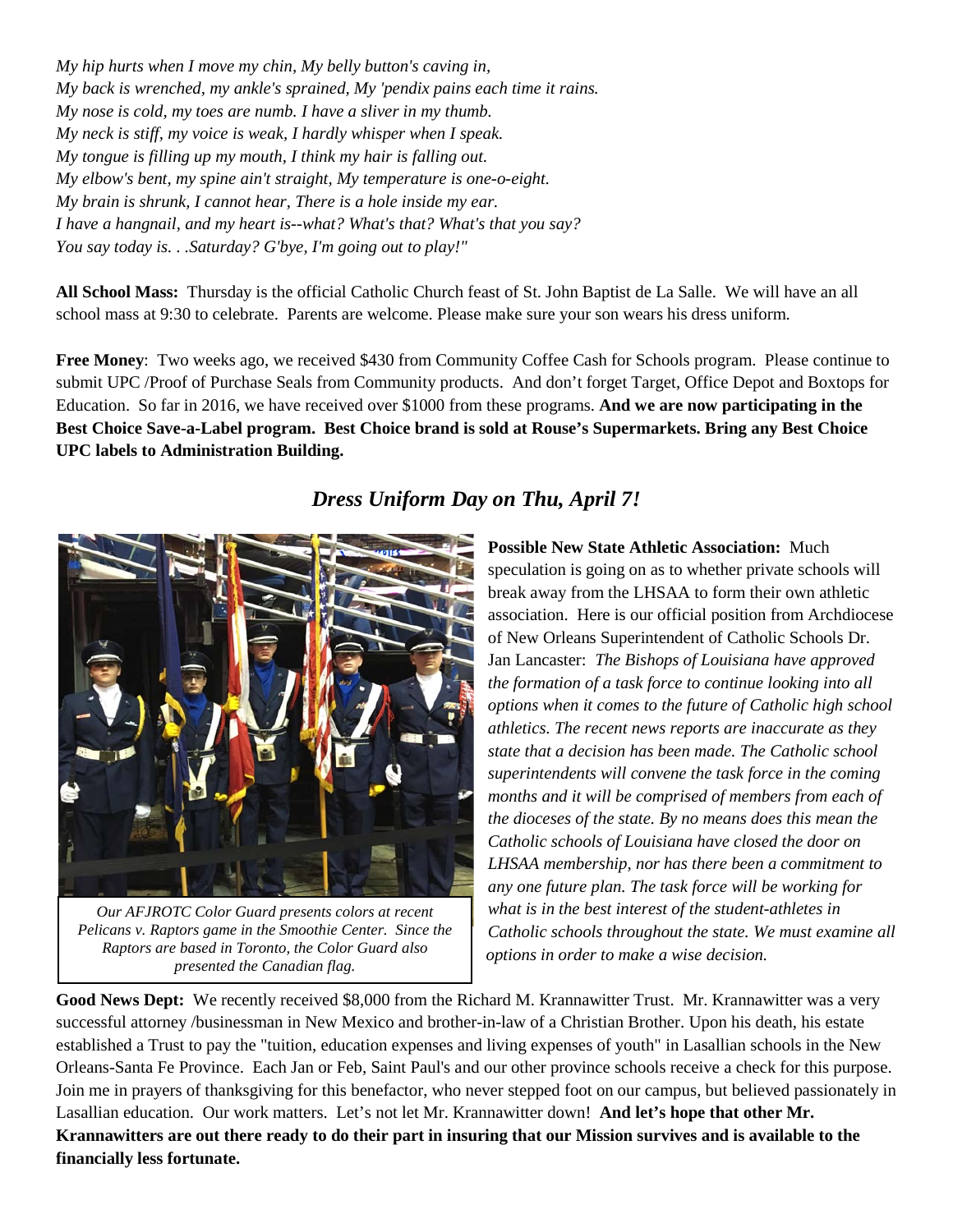

**Alum Good News:** Andrew Mullet Valedictorian of the Class of 2012, was named a Tiger Twelve: the top 12 students at LSU. This is QUITE an honor for Andrew, although we should not be surprised as he certainly was outstanding at SPS.

**Update on Coach Harry Nunez:** Harry is receiving radiation treatment at Sloan-Kettering Hospital in New York. His son, Coach Mick Nunez, reports that his spirits are good. We continue to pray for him. At the recent Covington – SPS baseball game, the Covington players presented Harry with a signed baseball cap wishing him a speedy recovery. Both teams knelt down and prayed for Harry – a sign of the respect that he has earned in the coaching community. Very classy on Covington's part!

#### **Musing on Last Two Weeks:**

- **Holy Week:** Thanks to all who helped make the week spiritually special, especially participants in the Passion Play and Mandatum Ceremony. I Hope your son told you about these meaningful ceremonies.
- **Welcome, Coach Stephen Dale:** We hired Coach Phil Williams' replacement as head basketball coach over the holidays. We welcome Coach Dale, who is currently head coach at Christian Life Academy in Baton Rouge. He's a 2004 Rummel graduate and wants to return to the Catholic school system. He's a great hire. We had MANY excellent candidates.
- **Bowling:** The Wolves' season ended last week with a loss to St. Amant in the playoffs. But they had a great season: second place in district and advancing to second playoff round. Outstanding for a first year program. The Bowling Wolves also acquitted themselves in an exemplary manner during their radio interview last Thu on Lake 94.7 Radio.
- Golf: I know the Wolves played and did well, but I don't have specifics. Geaux Golf Wolves!
- **Baseball:** District wins against N'shore, Hammond, Cov, Ponchy, & a loss to Slidell. I didn't get M'ville score.
- **Track**: Jr Hi finished FIRST (out of 11 teams) in the SSA-Trafton Meet on 3/24. The meet outcome came down to the last race, the mile relay, where both our A and B teams ran their hardest and clinched the championship.
- **Landscaping:** An anonymous neighbor hired a landscaper to "re-do" the entrance to the school. The entrance looks very attractive. We hope the anonymous neighbor, who strolls through the campus on a regular basis, is pleased.
- **Crescent City Classic:** The Wolves were well-presented in this Holy Saturday tradition that drew over 24,000 runners. The following names of current students "jumped out at me" in the listing of the Top 500 male finishers: Spencer Albright  $(30<sup>th</sup>)$ , Stephen Schlottman  $(50<sup>th</sup>)$ , Henry Elliott (72<sup>th</sup>), Patrick Napier  $(122<sup>nd</sup>)$ , Matt Wallace (360) & Patrick Connolly (472). And a few alum names caught my eye, too: Christian Bergeron  $(27<sup>th</sup>)$ , Kramer Jackson  $(28<sup>th</sup>)$ , Pat Gavin  $(34<sup>th</sup>)$ , Doug Fields  $(63<sup>rd</sup>)$  & Stephen Englehardt (361). Apologies if I overlooked anyone.
- **Biomedical IV Class:** Thanks to Dr. Paul van Deventer who volunteered to demonstrate his



*Dr. van Deventer teaches surgical skills to Bio Med IV students.*

surgical skills by "operating" on pigs that the class was dissecting. Students practiced cutting and suturing the pigs, thus gaining firsthand experience with surgical procedures.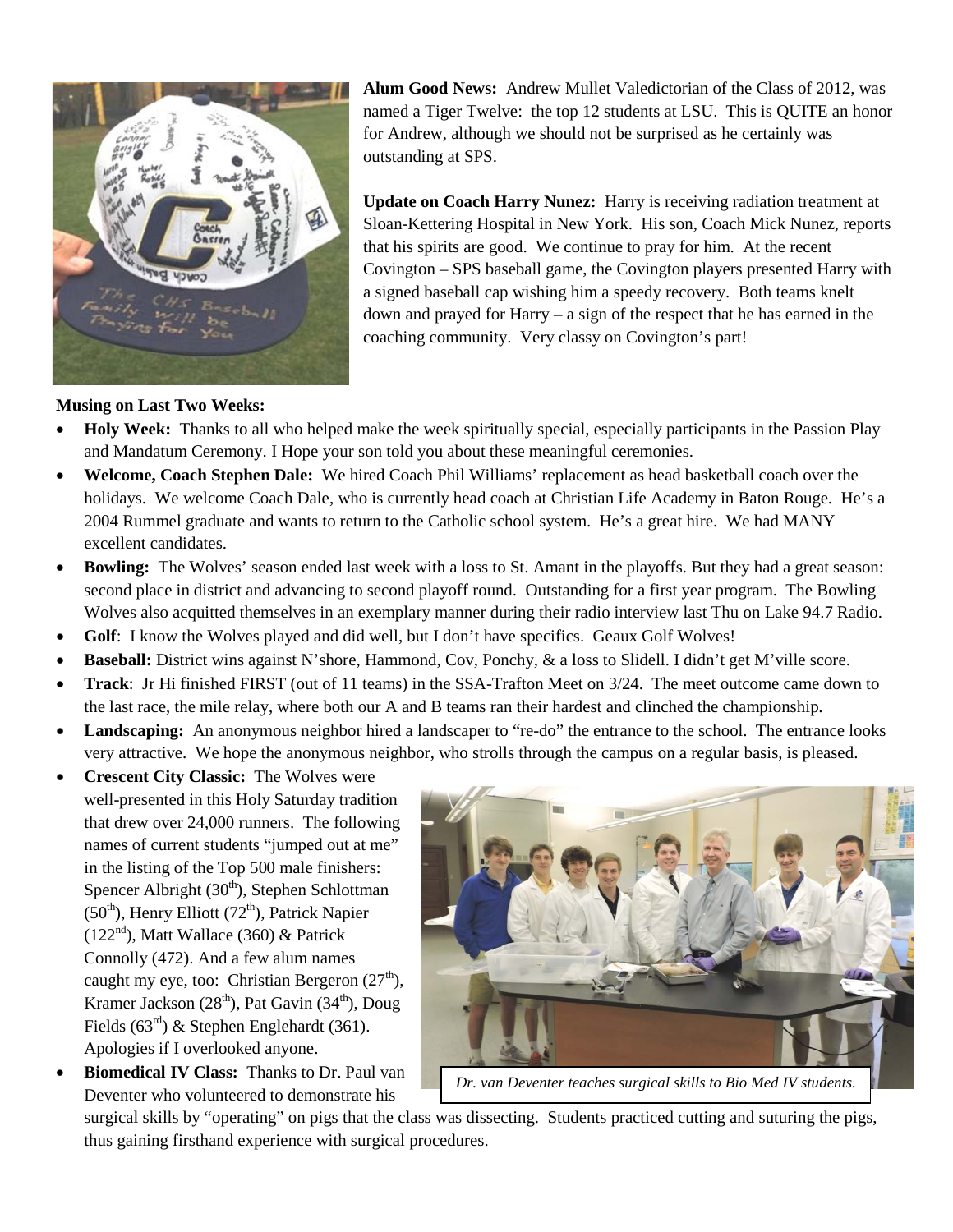- **Jahncke Avenue Water Line:** Work occurred last week on this important infrastructure project which included replacing an inadequate 4-inch water line with a new 10-inch water distribution line. This improvement on S Jahncke Ave (between E 15th Ave and E 11th Ave) will provide increased water pressure and fire protection for the immediate neighborhood and other areas south of E 11th Ave –although it may make entering campus a little challenging until the work is finished. As the contractors dug on our property, a whole host of old water, gas, and sewer lines were discovered, archeological evidence of homes that used to line Jahncke Avenue where our "park" is now located. This is similar to all of the old water, gas and sewer lines that crisscross the main campus, evidence of where old buildings once stood. It's impossible to map where the entire underground infrastructure is on our campus – the Brothers installed wherever and whenever the spirit moved them, as our recent underground leak so painfully showed us!
- **Marching Wolves:** The MWs traveled to Disney World over the holidays where the performed admirably and had a well-deserved reward for all that they do for the school. Thanks to Band Boosters for organizing and helping chaperone the trip.
- **Maintenance Crew** worked hard over the holidays, concentrating on re-painting white boards, hanging signs in the new locker football locker room, and sprucing up the campus.
- **Lacrosse:** A full day for the LAX wolves. I think both JV teams beat Jesuit, but varsity fell to the Blue Jays.
- **Easter Card:** I hope you enjoyed our first ever video-Easter card. Thanks to Brad Guillory and the Guerilla Wolves!

### *Dress Uniform Day on Thu, April 7!*

**From the Mothers' Club:** Tuxedos to Geaux will be in the BAC on Monday, April 4th during lunch to take orders for tuxedos. This is your final opportunity to purchase a tux, guaranteed delivery before April 10th. **Also, Mother-Son Dinner is Wed, April 13th at 6:30 in the BAC**.



*Scene from our Passion Play, presented to student body during Holy Week.*

**March 22 Assembly:** I hope the students enjoyed our March 22 assembly. Here's some of what we did:

 Students entered the gym to the strains of "I Surrender" as performed by Class of 2010 alums Thomas Lorando and Jackson Parsons. This has become a Lenten tradition since the days when Jackson and Thomas would perform the song live in the gym for the last assembly before Holy Week. I reminded the students that the song encourages us to surrender to God and give up our sinful ways. Time continues to pass. But it's not too late to change. Are we cooperating with God's plan? Are we making the most of the time we are allotted? While the music played, junior **Maximillian Egan** lit the prayer candle – still purple for Lent – and again prayed for those who left this earth to enter eternal life: Dr. Harold Neitzsman, grandfather of freshman **Hale Neitzsman; the grandfather of junior Josh Scherer, and, of course, for Alex, a wonderful young man with so many good qualities.**

 Introduced Mr. Bill Moran of the Ancient Order of Hibernians who presented a \$500 scholarship to senior **Addison Nick in** recognition of Addison's academic and personal qualities and his commitment to the Catholic faith.

Recognized and congratulated The Marian Players on their two week, sold- out performances of *Joseph and the Amazing Technicolor Dreamcoat.* It was an outstanding production and we are grateful to Ms. Charbonnet and her drama department.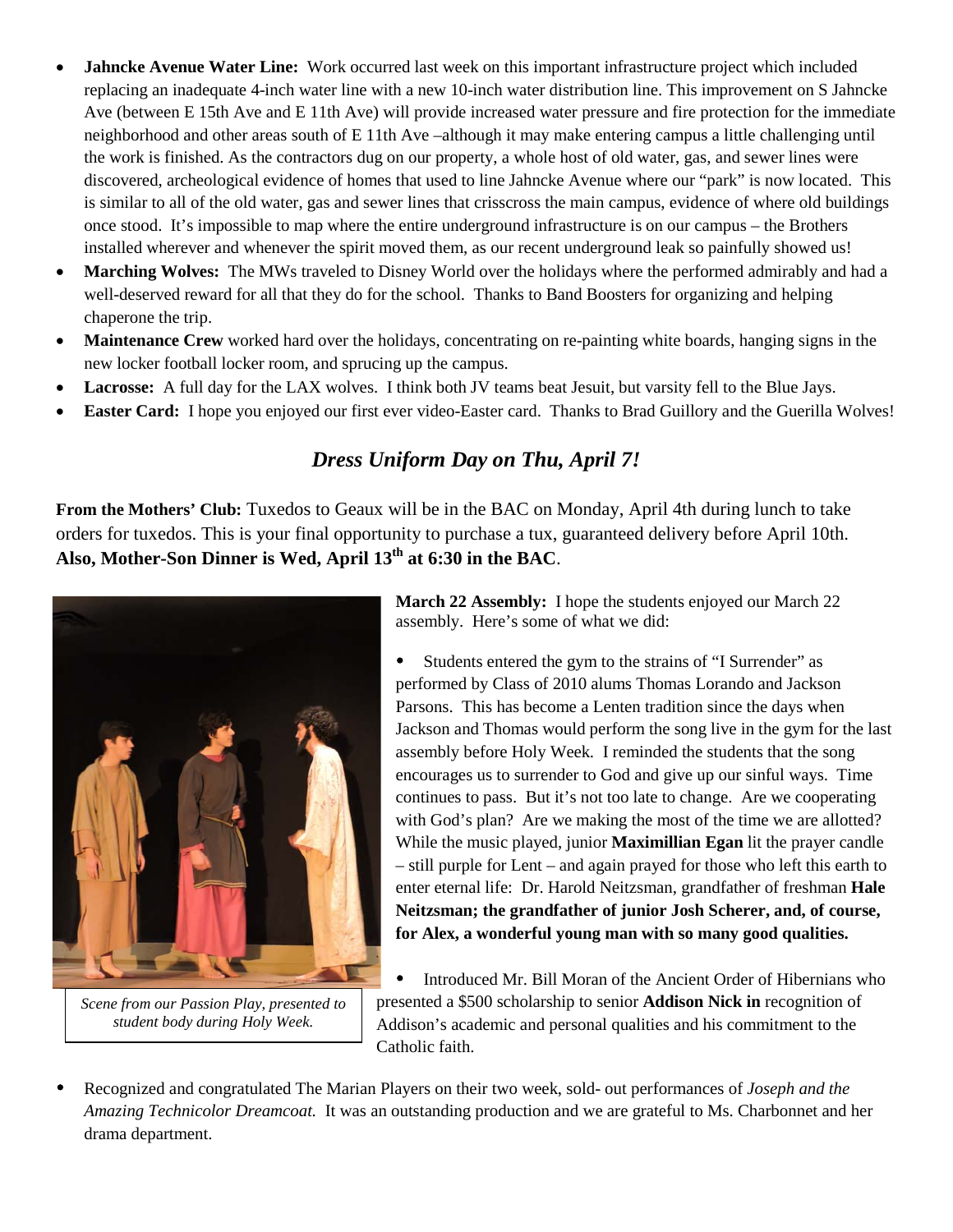### *Dress Uniform Day on Thu, April 7!*

- Recognized and congratulated the Bowling Wolves for an outstanding, first-year season. The Wolves placed second in District and advanced to the Bi-District Round of the playoffs. Team members are **Peter Bertucci, Jonathan Wellmeyer, Jackson Cretin, Garret Grass, Joseph Brown, Beren Perry, Jared Kreeger, & Matthew Aupied.**
- Recognized and congratulated the **Powerlifting Wolves for** their showing at the state meet. Jack Vining  $(4<sup>th</sup>)$ ; Dominic Drago  $(4<sup>th</sup>)$ ; Brandon Eberts  $(4<sup>th</sup>)$ ; Brock May  $(4<sup>th</sup>)$ ; Jack Caminita  $(5<sup>th</sup>)$ ; David Ricaldi  $(4<sup>th</sup>)$ ; Jon Rushing (State Champion & State Record for back squat at 675 lbs); Nick Gordon (state champion for 3rd consecutive year, state record for back squat at 415lbs, state record for bench press at 280lbs, broke total lift record at 1,075lbs, won most outstanding lifter of the meet, ranked #1 lifter in the United States.) Well done, Iron Wolves.
- Recognized and congratulated two Wolves who placed in the G K Chesterton Society Essay Contest: **Alex Paille (2nd place & \$100) & Trey Hughes (3rd place & \$50)** Chesterton was a  $20<sup>th</sup>$  Century English



*Leland and Adam wash feet of students during Holy Thursday's Mandatum Ceremony.*

journalist, art critic, poet, dramatist, thinker and apologist for the Christian faith.

- Recognized and congratulated senior **Jack Cheng** for receiving an appointment to the United States Military Academy at West Point.
- Recognized and congratulated our newest Eagle Scouts: **Ashton Young, Max Tepper, Nick Oubre, & Trey Hughes.** We are always proud when our students attain the rank of Eagle – no easy accomplishment.
- Recognized and congratulated the newly inducted members of the Brother Miguel Febres Cordero Chapter of the National Spanish Honor Society Induction Ceremony: Matthew Borgatti**,** Landon Chambliss**,** Robby Ferrante**,**  Hanzala Hussain**,** Ryan Lavin**,** Jack Nunez**,** Luke Avenel**,** Yehia Elkersh**,** Leland Van Deventer**, &** Jacob Broussard
- Recognized and congratulated senior **Patrick Steward** who was named winner of the Catholic Youth Leadership award by the **Knights of Columbus Council 3061. He was chosen for his spiritual and scholastic achievements, and their involvement in civic, cultural, athletic and social activities. Patrick receive a \$250 award from the council and his application will moved up to the next level of competition: the entire Archdiocese of New Orleans. I then informed the students that Patrick won the CYL award for the entire Archdiocese. Now that's quite an accomplishment!**
- Ran out of time before I could do more recognitions, which will roll over to the next assembly. I then encouraged the boys to attend the Wednesday morning 7 am mass as an excellent way to get the most out of Holy Week. We ended with the whole student body standing and singing a very moving rendition of that Lenten favorite, "O That Shame." Before **Junior Mason Rader** extinguished the prayer candle, the students sang "I Surrender" along with Thomas and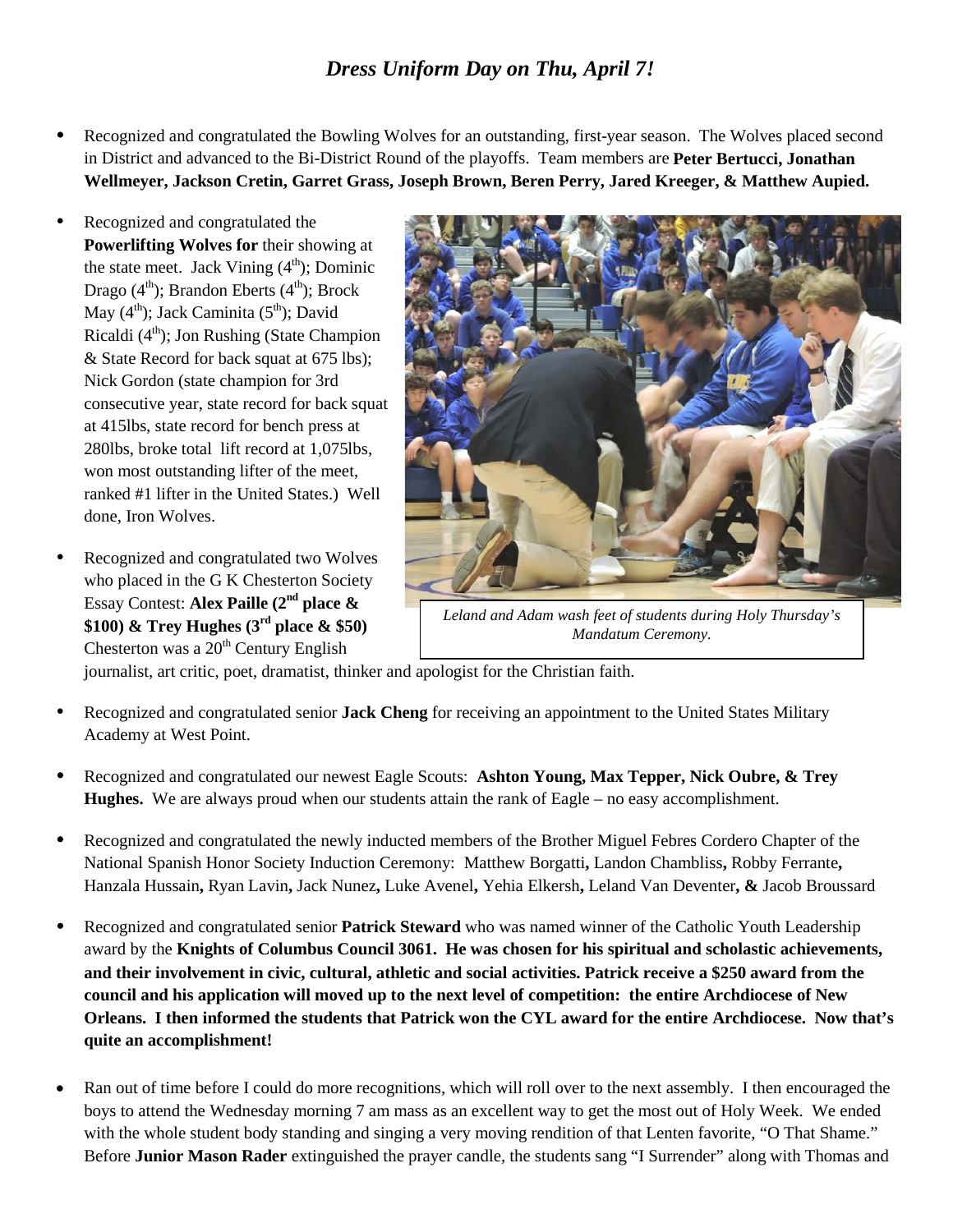Jackson. That, too, was powerful and moving. I again begged the student body to concentrate only on "the good" during this Lenten season and to make safe choices. I closed by reminding the students what the candle represents – the love of God, the grace and peace of our Lord Jesus Christ, and the fellowship of the Holy Spirit. I exhorted them to spread God's love to all whom they meet.

It was a great assembly; at least, I thought so.

### *Dress Uniform day on Thu, April 7!*

**Louisiana Income Tax Tuition Deduction:** Under LA Revised Statute 47:297:10, those with children in private and parochial schools who file LA income tax returns are allowed a deduction for tuition and other qualifying expenses. Don't forget to take advantage of this benefit for the 2015 tax year. The Archdiocesan lobbyist feels the statute appears somewhat vulnerable for 2016 given the state's fiscal condition.

**Service Opportunity:** CEEP, Christ Episcopal Enrichment Program, is an educational outreach program of the church for low income children entering grades 3-6. They would love to have some wonderful SPS young men volunteer to serve as counselors with them this summer to earn service hours. This is a great program, and I hope some of our students can help. Contact Christ Episcopal Church in Covington for more info.

**ANNUAL FUND REMINDER:** Please – if you have not supported SPS this year and are in a position to do so, please contribute to the Annual Fund. **ANY amount is needed as** I need to finish paying for the new gym. Interested in having part of the new gym named after you? Just contact me and we'll talk.

#### **Look Ahead**

- April 5 Pack Time
- April 7 Mass –dress uniform day
- April  $9 ACT$  on campus
- April 11-15 Leadership week
- April 11 Challenge Night 6-8 pm
- April 12 President's Assembly –Teacher Appreciation Lunch
- April 13 *Leadership Breakfast*
- April 13 Mother-Son Supper
- April 14 *Guest Speaker Assembly*
- April 15 *Year-In-Review Assembly*
- April 18 Late start 9:30 am
- April 19 Pack Time Snack Day
- April  $20 -$  Life Skills day for seniors *Freshmen HR Breakfast*
- April 21 *Pre freshmen HR Breakfast*
- April 22 Blue Ribbon Holiday
- April  $25 10^{th}$  Grade HR Breakfast
- April 26 President's Assembly
- April 27  $11<sup>th</sup>$  Grade HR Breakfast



*Engineering Design Class poses with one of their projects. I have no idea what it's supposed to be but they are very proud.*